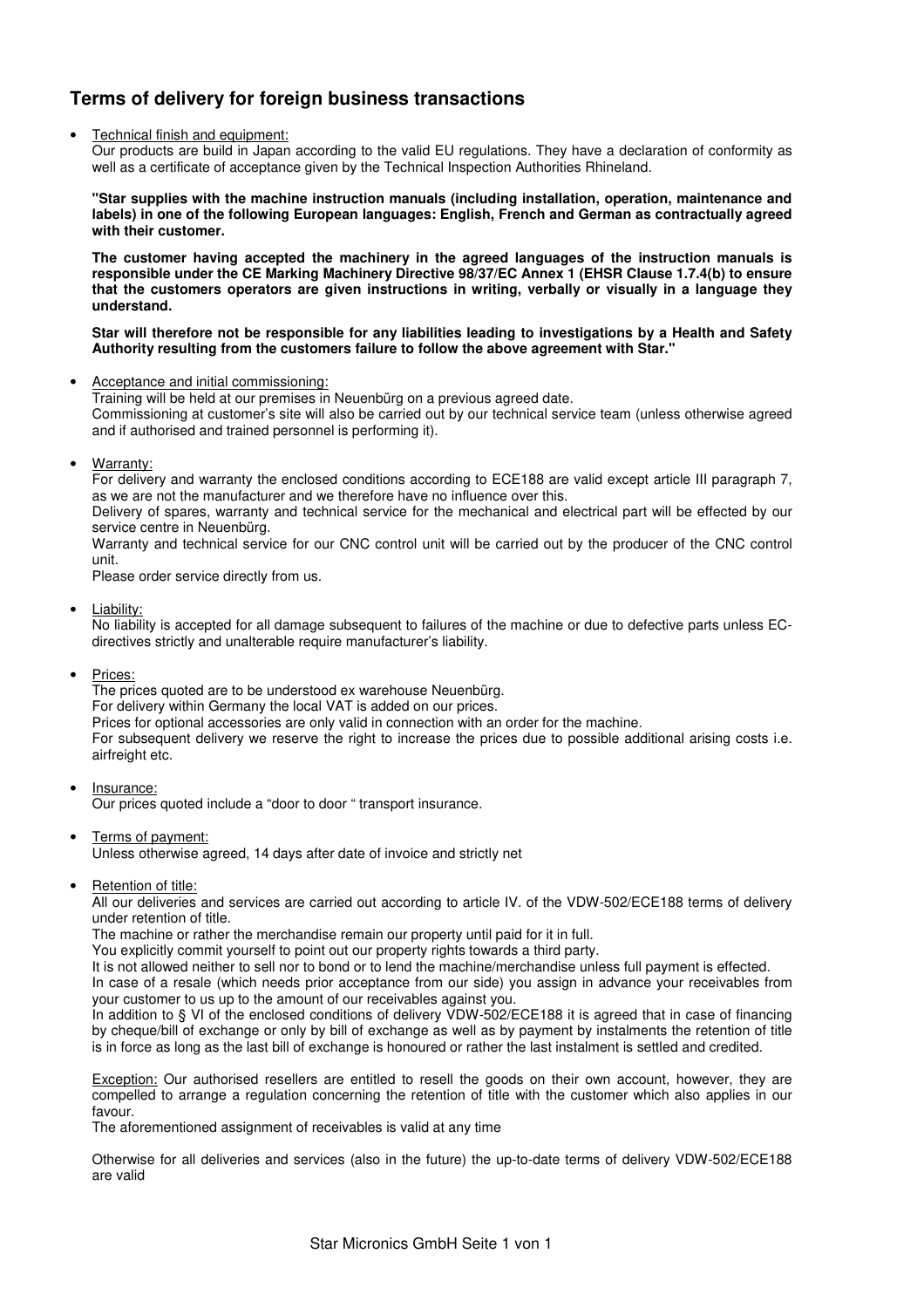

# **GENERAL CONDITIONS**

for the supply of Plant and Machinery for export\*

Prepared under the auspices of the UNITED NATIONS ECONOMIC COMMISSION FOR EUROPE Geneva, March 1953

188

#### PREAMBLE  $\mathbf{1}$

These General Conditions shall apply, save as varied by express agreement accepted in writing by both parties.  $1.1$ 

#### **FORMATION OF CONTRACT**  $2<sub>1</sub>$

 $2.1.$ The Contract shall be deemed to have been entered into when, upon receipt of an order, the Vendor has sent an acceptance in writing within the time-limit (if any) fixed by the Purchaser.

2. If the Vendor, in drawing up his tender, has fixed a time-limit for acceptance, the Contract shall be deemed to have been<br>entered into when the Purchaser has sent an acceptance in writing before the expiration of such t  $2.2$ 

# 3. DRAWINGS AND DESCRIPTIVE DOCUMENTS

1. The weights, dimensions, capacities, prices, performance ratings and other data included in catalogues, prospectuses, circulars, advertisements, illustrated matter and price lists constitute an approximate guide. These  $3.1.$ extent that they are by reference expressly included in the Contract.

Any drawings or technical documents intended for use in the construction of the Plant or of part thereof and submitted to the  $3.2.$ Furthaser prior or subsequent to the formation of the Contract remain the exclusive property of the Vendor. They may not, without the Vendor's consequent to the formation of the Contract remain the exclusive property of th

(a) if it is expressly so agreed, or

(b) if they are referable to a separate preliminary Development Contract on which no actual construction was to be per-<br>formed and in which the property of the Vendor in the said plans and documents was not reserved.

3. Any drawings or technical documents intended for use in the construction of the Plant or of part thereof and submitted to the Vendor by the Purchaser prior or subsequent to the formation of the Contract remain the exclu  $3,3$ 

The Vendor shall, if required by the Purchaser, furnish free of charge to the Purchaser at the commencement of the Guarantee Period, as defined in Clause 9, information and drawings other than manufacturing drawings of the Plant in sufficient detail to refluct as defined in Grause 7, information and drawings other than manufacturing drawings of the Pant. In surfacent detail to enable the Purchaser to carry out the erection, commissioning, operation and maintenance (inclu

#### 4. **PACKING**

 $4.1.$ Unless otherwise specified:

- (a) prices shown in price lists and catalogues shall be deemed to apply to unpacked Plant;
- (b) prices shown in price that all all include the cost of packing or protection required under normal transport conditions to prevent damage to or deterioration of the Plant before it reaches its destination as stated in

#### **INSPECTION AND TESTS** 5.

**INSPECTION** 

If expressly agreed in the Contract, the Purchaser shall be entitled to have the quality of the materials used and the parts of  $5.1.$ the Plant, both during manufacture and when completed, inspected and checked by his authorised representatives. Such inspection and checking shall be carried out at the place of manufacture during normal working hours after agreement with the Vendor as to date and time.

?. If as a result of such inspection and checking the Purchaser shall be of the opinion that any materials or parts are defective or<br>not in accordance with the Contract, he shall state in writing his objections and the rea  $5.2.$ 

TESTS

- 3. Acceptance tests will be carried out and, unless otherwise agreed, will be made at the Vendor's works and during normal<br>working hours. If the technical requirements of the tests are not specified in the Contract, the te  $5.3.$ factured.
- 5.4 The Vendor shall give to the Purchaser sufficient notice of the tests to permit the Purchaser's representatives to attend. If the Purchaser is not represented at the tests, the test report shall be communicated by the Vendor to the Purchaser and shall be accepted as accurate by the Purchaser.
- $5.5.$ If on any test (other than a test on site, where tests on site are provided for in the Contract) the Plant shall be found to be

<sup>\*</sup> The English and French texts are equally authentic. The observations of the experts who drew up these General Conditions, to-<br>gether with a description of the procedure followed, are embodied in the "COMMENTARY ON THE Nations Sales Agents.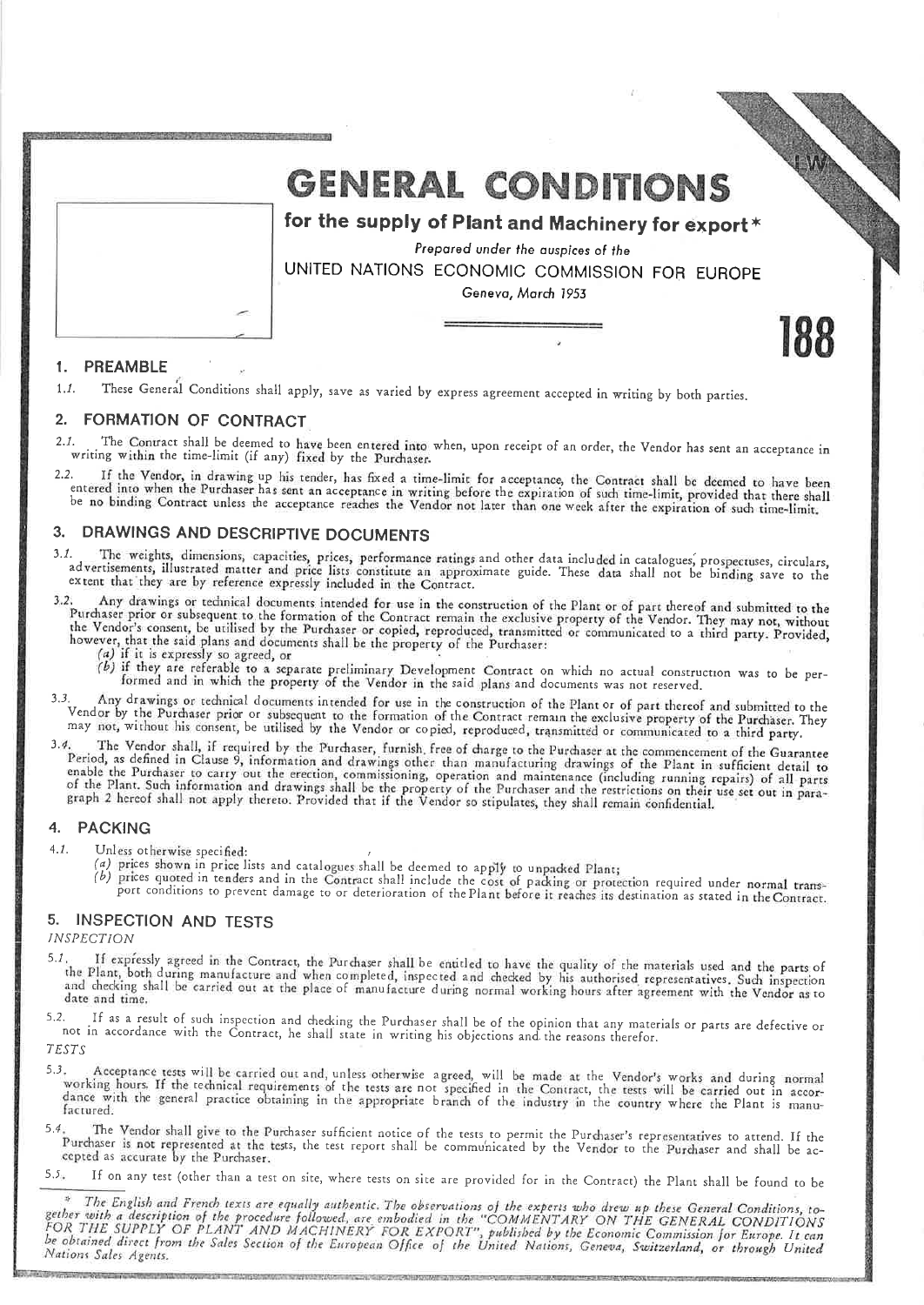defective or not in accordance with the Contract, the Vendor shall with all speed make good the defect or ensure that the Plant complies with the Contract. Thereafter, if the Purchaser so requires, the test shall be repeated.

Unless otherwise agreed, the Vendor shall bear all the expenses of tests carried out in his works, except the personal expenses 5.6. of the Purchaser's representatives.

If the Contract provides for tests on site, the terms and conditions governing such tests shall be such as may be specially  $5.7.$ agreed between the parties.

#### **PASSING OF RISK** 6.

. Save as provided in paragraph 7.6., the time at which the risk shall pass shall be fixed in accordance with the International<br>Rules for the Interpretation of Trade Terms (Incoterms) of the International Chamber of Commer formation of the Contract.

Where no indication is given in the Contract of the form of sale, the Plant shall be deemed to be sold "ex works".

In the case of a sale "ex works", the Vendor must give notice in writing to the Purchaser of the date on which the Purchaser must take delivery of the Plant. The notice of the Vendor must be given in sufficient time to allow the Purchaser to take such measures as are normally necessary for the purpose of taking delivery.

#### 7. DELIVERY

- $7.1.$ 
	-
- Unless otherwise agreed, the delivery period shall run from the latest of the following dates:<br>(a) the date of the formation of the Contract as defined in Clause 2;<br>(b) the date on which the Vendor receives notice of the cution of the Contract;
	- (c) the date of the receipt by the Vendor of such payment in advance of manufacture as is stipulated in the Contract.
- 2. Should delay in delivery be caused by any of the circumstances mentioned in Clause 10 or by an act or omission of the Pur-<br>chaser and whether such cause occur before or after the time or extended time for delivery, ther  $7.2.$ the case.
- If a fixed time for delivery is provided for in the Contract, and the Vendor fails to deliver within such time or any extension thereof granted under paragraph 2 hereof, the Purchaser shall be entitled, on giving to the Ve  $7.3.$ thereor granted under paragraph z nereor, the Purchaser shall be entitled, on giving to the Vendor within a reasonable time notice<br>in writing, to claim a reduction of the price payable under the Contract, unless it can be
- $7.4.$ If the time for delivery mentioned in the Contract is an estimate only, either party may after the expiration of two thirds of
- 

For the time for delivery mentioned in the Contract is an estimate omy, entirely may arter the expiration of two thrius of<br>such estimated time require the other party in writing to agree a fixed time.<br>Where no time for del very provided for in the Contract and paragraph 3 hereof shall apply accordingly.

- For provided for in the Contract and paragraph 3 nereot shall apply accordingly.<br>
If any portion of the Plant in respect of which the Purchaser has become entitled to the maximum reduction provided for by<br>
paragraph 3 here 7.5.
- If the Purchaser fails to accept delivery on due date, he shall nevertheless make any payment conditional on delivery as if<br>the Plant had been delivered. The Vendor shall arrange for the storage of the Plant at the risk an  $7.6$ judice to his business, the cost of storing the Plant shall not be borne by the Purchaser.
- $7.7$ Unless the failure of the Purchaser is due to any of the circumstances mentioned in Clause 10, the Vendor may require the Purchaser by notice in writing to accept delivery within a reasonable time.

If the Purchaser fails for any reason whatever to do so within such time the Vendor shall be entitled by notice in writing to the Purchaser, and without requiring the consent of any Court, to terminate the Contract in respect of such portion of the Plant<br>as is by reason of the failure of the Purchaser aforesaid not delivered and thereupon to r fered by reason of such failure up to an amount not exceeding the sum named in paragraph D of the Appendix or, if no sum be named, that part of the price payable under the Contract which is properly attributable to such po

#### 8. **PAYMENT**

 $8.1.$ Payment shall be made in the manner and at the time or times agreed by the parties.

- Any advance payments made by the Purchaser are payments on account and do not constitute a deposit, the abandonment of  $8.2.$ which would entitle either party to terminate the Contract.
- 3. If delivered shall, to the extent<br>permitted by the law of the country where the Plant is situated after delivery, remain the property of the Vendor until such pay-<br>permitted by the law of the country where the Plant is  $8.3.$

a Military Party and Military and the company of the control of the control of the control of the control of the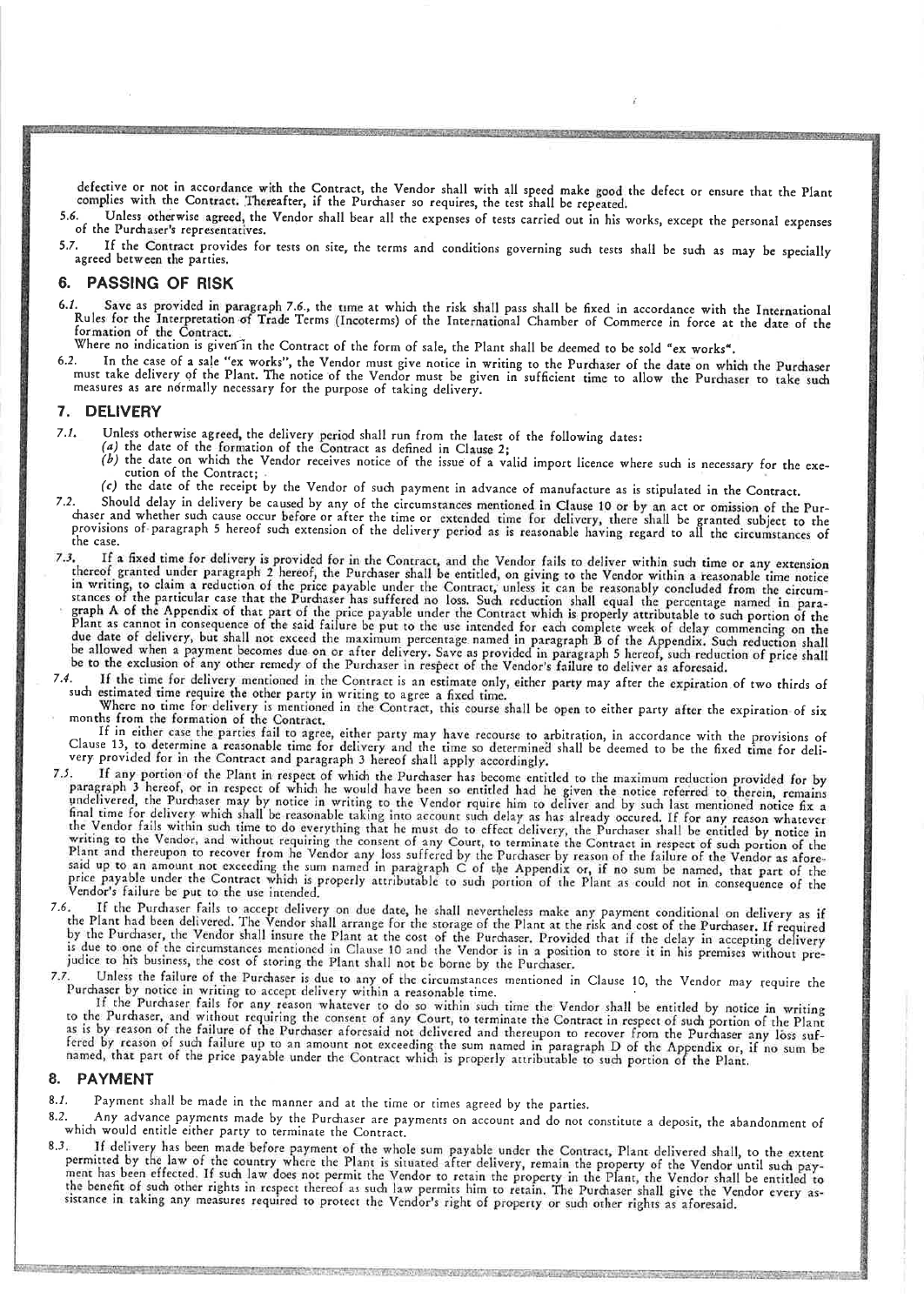### **SUPPLEMENTARY CLAUSE PRICE REVISION**

General Conditions for the supply of Plant and Machinery for export

Should any change occur in the cost of the relevant materials and/or wages during the period of execution of the contract, the agreed prices shall be subject to revision on the basis of the following formula:

|                                                                                                                                                                                                          |                          |                                                                   | 100                       | $P1 = Po (a + b)M1 + c S1$<br>M0 | S0. |                                                                                                                                        |  |
|----------------------------------------------------------------------------------------------------------------------------------------------------------------------------------------------------------|--------------------------|-------------------------------------------------------------------|---------------------------|----------------------------------|-----|----------------------------------------------------------------------------------------------------------------------------------------|--|
| where:                                                                                                                                                                                                   |                          |                                                                   |                           |                                  |     |                                                                                                                                        |  |
|                                                                                                                                                                                                          |                          | $P1 =$ final price for invoicing.                                 |                           |                                  |     |                                                                                                                                        |  |
|                                                                                                                                                                                                          |                          |                                                                   |                           |                                  |     |                                                                                                                                        |  |
| $Po$ = initial price of goods, as stipulated in the contract and as prevailing at the date of $(1)$                                                                                                      |                          |                                                                   |                           |                                  |     |                                                                                                                                        |  |
|                                                                                                                                                                                                          |                          |                                                                   |                           |                                  |     |                                                                                                                                        |  |
|                                                                                                                                                                                                          |                          |                                                                   |                           |                                  |     |                                                                                                                                        |  |
| $M0 =$ prices (or price indices) for the same materials at the date stipulated above for Po.<br>$S1 =$ mean (2) of the wages (including social charges) or relevant indices (4) in respect of $\epsilon$ |                          |                                                                   |                           |                                  |     |                                                                                                                                        |  |
|                                                                                                                                                                                                          |                          |                                                                   |                           |                                  |     |                                                                                                                                        |  |
|                                                                                                                                                                                                          |                          |                                                                   |                           |                                  |     | $S0 =$ wages (including social charges) or relevant indices (4) in respect of the same categories at the date stipulated above for Po. |  |
|                                                                                                                                                                                                          |                          | $(a + b + c = 100)$                                               |                           |                                  |     | a, b, c, represent the contractually agreed percentage of the individual elements of the initial price, which add up to 100.           |  |
|                                                                                                                                                                                                          | $a = fixed proportion$   |                                                                   |                           |                                  |     |                                                                                                                                        |  |
|                                                                                                                                                                                                          |                          | $b =$ percentage proportion of materials                          | <b>Alberta Controller</b> | $\mathbf{r}$ and $\mathbf{r}$    |     |                                                                                                                                        |  |
|                                                                                                                                                                                                          |                          | $c =$ percentage proportion of wages (including social charges)   |                           | $\cdots$<br>                     |     |                                                                                                                                        |  |
|                                                                                                                                                                                                          |                          |                                                                   |                           |                                  |     |                                                                                                                                        |  |
|                                                                                                                                                                                                          | as sources of reference: |                                                                   |                           |                                  |     | Documentation. For the purpose of determining the values of materials and wages, the parties agree to use the following documents      |  |
|                                                                                                                                                                                                          |                          |                                                                   |                           |                                  |     |                                                                                                                                        |  |
|                                                                                                                                                                                                          |                          | (or price indices)                                                |                           |                                  |     |                                                                                                                                        |  |
|                                                                                                                                                                                                          |                          |                                                                   |                           |                                  |     |                                                                                                                                        |  |
|                                                                                                                                                                                                          | 2. Wages:                | wages (including related social charges)<br>(or relevant indices) | $\epsilon$                |                                  |     |                                                                                                                                        |  |
|                                                                                                                                                                                                          |                          | published by <b>www.communication.communication.com</b>           |                           |                                  |     |                                                                                                                                        |  |
|                                                                                                                                                                                                          |                          |                                                                   |                           |                                  |     |                                                                                                                                        |  |
|                                                                                                                                                                                                          |                          | separately for each such delivery.                                |                           |                                  |     | Rules for applying the Clause. In the case of partial deliveries which are invoiced separately, the final price shall be calculated    |  |

Period of application of the Clause. The revision clause shall cover the delivery period fixed in the Contract, together with any extension thereof granted under Clause 7.2., but shall in no case apply after the date on which manufacture is completed.

Tolerances. Prices shall not be revised unless the application of the formula produces a plus or minus variation of warration (6)

Saving Clause. If the parties wish the revision formula to be adjusted or replaced by a more accurate method of calculation when the plus or minus variation exceeds a certain percentage, they shall expressly so agree.

 $(3)$ 

LW

It is recommended that the parties should, as far as possible, adopt as the initial price the price prevailing at the date of the contract and not at an earlier<br>date. This is normally the contract price less cost of packin  $(1)$ (2) Arithmetical or weighted.

Specify the datum period, which may be defined as part or the whole of the delivery period.

<sup>(4)</sup> If legal social charges are covered by the index, they need not be taken into account again.

<sup>(5)</sup> Indices relating specifically to the engineering and electrical industries should be used as far as possible.

<sup>(6)</sup> State the percentage plus or minus variation which must be exceeded before the formula is applied.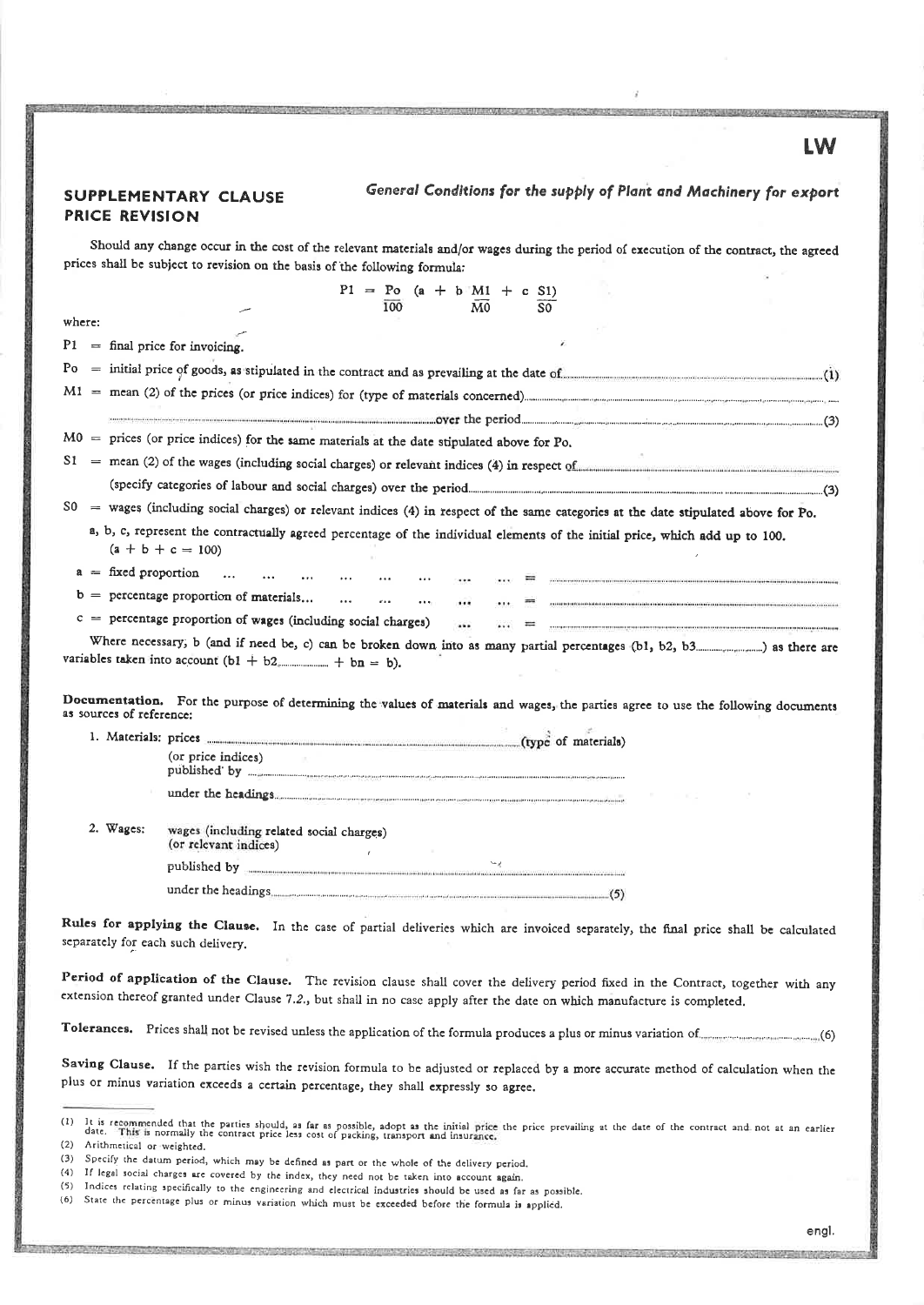# **ANNEX**

attached to the ECE General Conditions for the Supply of Plant and Machinery for Export by the German Capital Goods Industry \*)

The conditions hereinafter enumerated contain the figures provided for in the "Appendix" of the General Conditions as well as other supplementary stipulations between the Parties to the Contract.

In the case of diverging interpretations of the German and the English texts, the German text shall prevail.

#### 1. Ad Art. 1

All stipulations of the Parties to the Contract must be made in writing in order to be valid.

#### 2. Ad Art. 3

Indications as provided in art. 3 para 1 shall not be binding except where it is so stipulated expressly in the Contract.

#### 3. Ad Art.

Acceptance tests (art. 5 para 3) shall not be carried out except where it is so stipulated expressly.

### 4. Ad Art. 6

If in the case of a sale "ex works" the Vendor, on demand of the Purchaser, undertakes to send the Plant to its destination, the risk will pass on delivery to the first carrier, provided that this date is prior to the date indicated in art. 6 para 2.

If the Purchaser, on the ground of one of the circumstances referred to in art. 10, fails to take delivery of the Plant, the risk will pass to the Purchaser not later than at the date this circumstance has appeared.

#### 5. Ad Art. 7

It is a further prerequisite of the beginning of the delivery period (art. 7 para 1) that agreement must be reached with respect to all technical questions, clarification of which had been postponed by the Parties, at the time the Contract was entered into, until further negotiations, and that any official authorisation that may be required for fulfilment of the obligations of the Vendor has been issued.

The price reduction (art. 7 para 3, Appendix paras A and B) shall amount to 0.5% for each complete week but shall not exceed a total of 5%.

In the case of art. 7 para 5, Appendix para C, the Parties should come to an amicable agreement. The amount of damages shall correspond with the circumstances of the particular case; it shall keep within the limits of 5 and 25% of the price payable under the Contract, which is properly attributable to the non-delivered portion of the Plant, any further damage will only be compensated in the case of intent, gross negligence or negligent breach of a condition that goes to the root of the contract ("Wesentliche Vertragspflicht") according to Clause 11 of this Annex.

The maximum amount of damages provided for under art. 7 para 7, Appendix para D, shall be 25% of the price payable under the Contract, which is properly attributable to the particular portion of the Plant. The Purchaser shall be entitled to prove that fewer damage has occurred to the Vendor.

### 6. Ad Art. 8

The Vendor shall be entitled to refuse performance if, due to a circumstance that originated after the formation of the Contract, he has reason to fear that he may not receive the performance of the Purchaser completely and in time (art. 8 para 5).

The rate of interest (art. 8 para 7, Appendix para E) shall be 8 percentage points above the rate of the main refinancing facility of the European Central Bank in force on the due date of payment. The additional period is fixed at one month (art. 8 para 7, Appendix para F). The maximum amount of damages (art. 8 para 7, Appendix para D) shall be 25% of the price payable under the Contract, which is properly attributable to the particular portion of the Plant. The Purchaser shall be entitled to prove that fewer damage has occurred to the Vendor.

#### 7. Ad Art. 9

The Purchaser shall inform the Vendor what protective devices he requires against dangers originating from the use of the Plant. They shall be delivered at the Purchaser's own expense if both Parties have agreed on the kind and the scope of the protective devices to be delivered. Failure to deliver other protective devices shall not be deemed to be a defect (art. 9 para 1).

The Guarantee Period (art. 9 para 2, Appendix para G) shall be 12 months, provided that no other period has expressly been agreed upon in the Contract.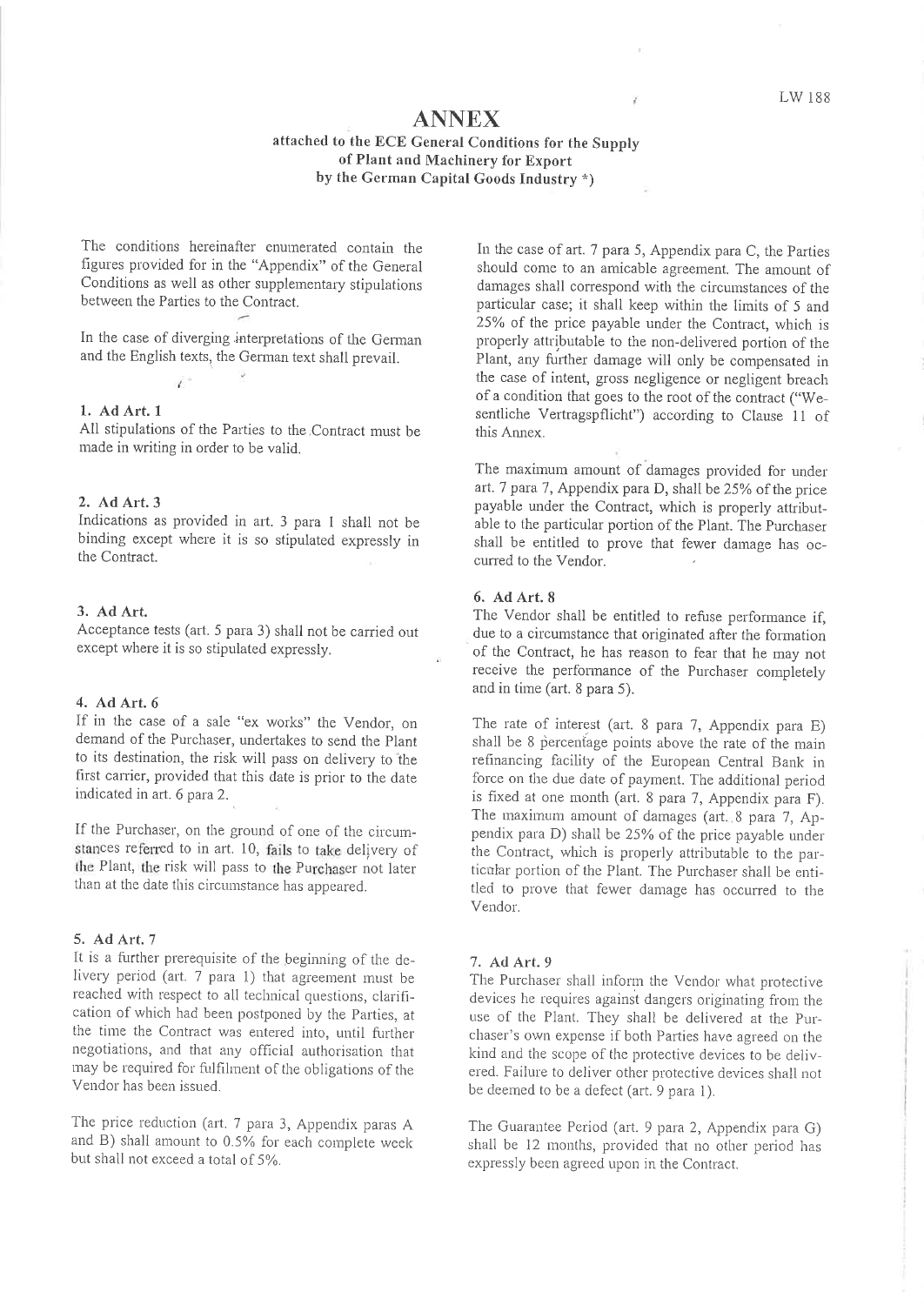The extension of the Guarantee Period (art. 9 para 5, Appendix para H) is limited to 12 months.

The daily use of the Plant (art. 9 para 6, Appendix para 1) is fixed at 8 hours. If the Plant is used more intensively, the Guarantee Period shall be reduced accordingly.

The fresh Guarantee Period (art. 9 para 7, Appendix G) is fixed at 0 months.

The Guarantee Period shall also be inapplicable for goods to be provided by the Purchaser (art. 9 para 14).

All claims of the Purchaser based on defects shall expire - unless otherwise agreed - upon expiry of a period of 12 months following delivery of the Plant (Art. 9 No. 5 sentence 1).

Furthermore, No 11 of this Annex shall apply mutatis mutandis (Art. 9 No. 16).

### 8. Ad Art 11

Delete art. 11 para 1.

### 9. Ad Art. 13

The Contract shall be governed by German law (art. 13 para 2).

#### 10. Erection

If the Vendor undertakes to erect the Plant the agreements shall apply that have been made expressly with respect to the erection.

### 11. Exclusion of other claims lodged by the Purchaser

All further claims lodged by the Purchaser, above all claims to make good any loss or damage from whatever cause arising, including damage not occurring to the Plant itself, shall be excluded, whatever legal ground may be underlying such claims.

The said exclusion of liability shall not apply in the case of intent or gross negligence on the part of the owner or his executives, in the case of negligence causing damage to life, body or health, nor in cases of negligent breach of a condition which goes to the root of the Contract ("wesentliche Vertragspflichten").

In cases of negligent breach of a condition which goes to the root of the Contract ("wesentliche Vertragspflichten") the Vendor shall be liable only - except in cases of intent or gross negligence on the part of the owner or his executives – for reasonably foreseeable damage which is intrinsic to the Contract

Nor does the said exclusion apply in cases of strict liability, under the Product Liability Act (Produkthaftungsgesetz), for defects of the Product causing death or personal injury, or damage to items of property that are used privately. Furthermore, the said exclusion of liability shall not apply in the case of damage due to fraudulent concealment or despite specific guarantees.

\*) April 2002

š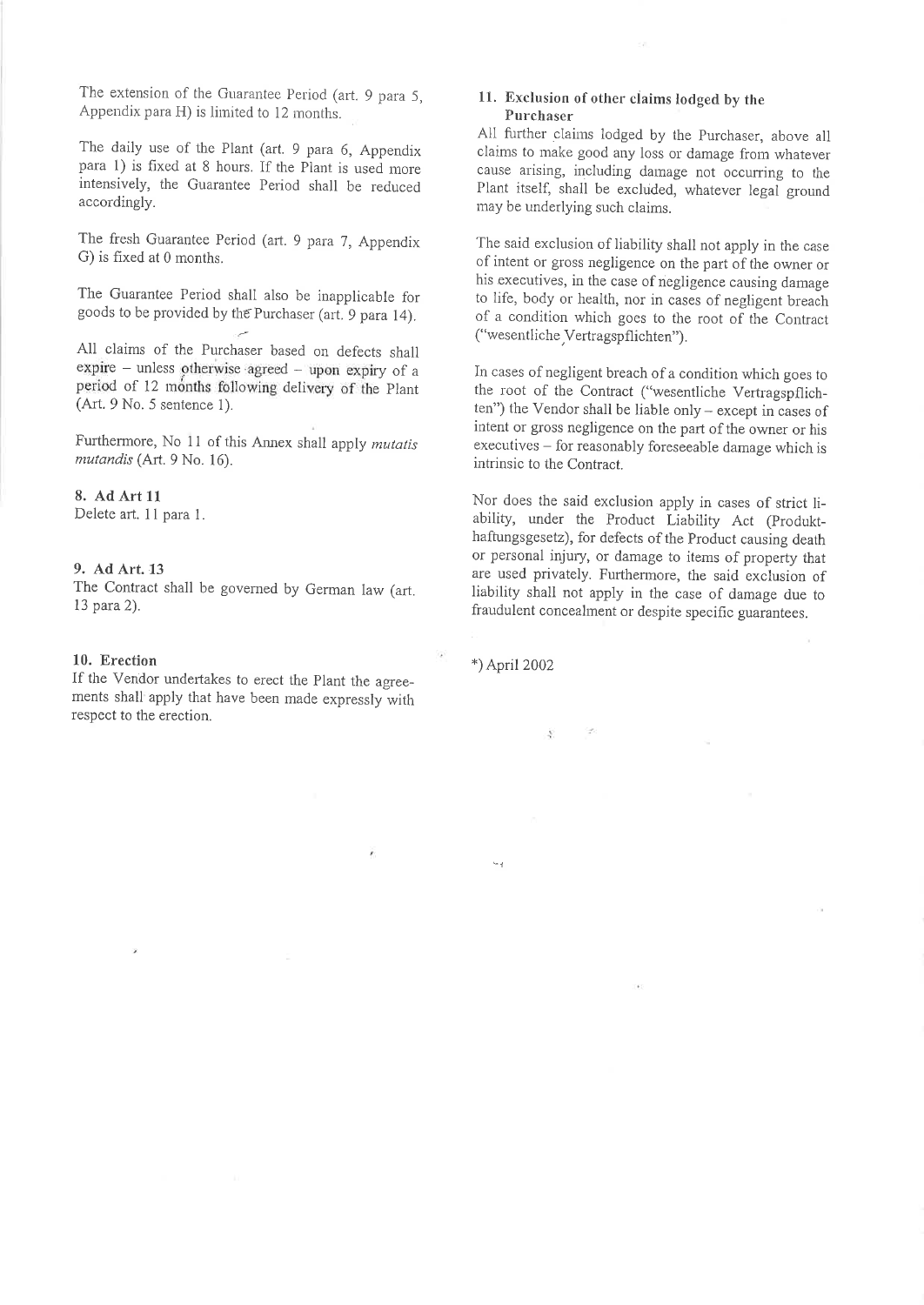A payment conditional on the fulfilment of an obligation by the Vendor shall not be due until such obligation has been ful- $8,4$ filled, unless the failure of the Vendor is due to an act or omission of the Purchaser.  $8.5.$ 

5. If the Purchaser delays in making any payment, the Vendor may postpone the fulfilment of his own obligations until such<br>payment is made, unless the failure of the Purchaser is due to an act or omission of the Vendor.<br>6. 8.6.

shall not be entitled to any interest on the sum due.

7. Save as aforesaid, if the Purchaser delays in making any payment, the Vendor shall on giving to the Purchaser within a reasonable time notice in writing be entitled to the payment of interest on the sum due at the rate loss up to the sum mentioned in paragraph D of the Appendix.

### 9. GUARANTEE

- Subject as hereinafter set out, the Vendor undertakes to remedy any defect resulting from faulty design, materials or work- $9.1.$ manship.  $9.2.$
- This liability is limited to defects which appear during the period (hereinafter called "the Guarantee Period") specified in paragraph G of the Appendix.  $9.3.$
- In fixing this period due account has been taken of the time normally required for transport as contemplated in the Contract. In respect of such parts (whether of the Vendor's own manufacture or not) of the Plant as are expressly mentioned in the 9.4.
- Contract, the Guarantee Period shall be such other period (if any) as is specified in respect of each of such parts. The Guarantee Period shall start from the date on which the Purchaser receives notification in writing from the Vendor that 9.5. the Plant is ready for despatch from the works. If despatch is delayed, the Guarantee Period shall be extended by a period equivalent to the amount of the delay so as to permit the Purchaser the full benefit of the time gi however that if such delay is due to a cause beyond the control of the Vendor such extension shall not exceed the number of months stated in paragraph H of the Appendix.
- The daily use of the Plant and the amount by which the Guarantee Period shall be reduced if the Plant is used more inten-9.6. sively are stated in paragraph I of the Appendix.
- A fresh Guarantee Period equal to that stated in paragraph G of the Appendix shall apply, under the same terms and conditions as those applicable to the original Plant, to parts supplied in replacement of defective parts o 9.7. this Clause. This provision shall not apply to the remaining parts of the Plant, the Guarantee Period of which shall be extended<br>only by a period equal to the period during which the Plant is out of action as a result of a
- In order to be able to avail himself of his rights under this Clause the Purchaser shall notify the Vendor in writing without  $9.8.$ delay of any defects that have appeared and shall give him every opportunity of inspecting and remedying them.
- On receipt of such notification the Vendor shall remedy the defect forthwith and, save as mentioned in paragraph 10 hereof, 9.9. at his own expense. Save where the nature of the defect is such that it is appropriate to effect repairs on site, the Purchaser shall Teturn to the Vendor any part in which a defect covered by this Clause has appeared, for repair or replacement by the Vendor, and<br>in such case the delivery to the Purchaser of such part properly repaired or a part in repla
- Unless otherwise agreed, the Purchaser shall bear the cost and risk of transport of defective parts and of repaired parts or 9.10. parts supplied in replacement of such defective parts between the place where the Plant is situated and one of the following points:<br>(i) the Vendor's works if the Contract is "ex works" or F.O.R.;<br>(ii) the port from which
	-
	-
- 11. Where, in pursuance of paragraph 9 hereof, repairs are required to be effected on site, the conditions covering the attendance of the Vendor's representatives on site shall be such as may be specially agreed between th  $9.11.$ Defective parts replaced in accordance with this Clause shall be placed at the disposal of the Vendor.  $9.12.$
- $9.13.$
- 13. If the Vendor refuses to fulfil his obligations under this Clause or fails to proceed with due diligence after being required<br>so to do, the Purchaser may proceed to do the necessary work at the Vendor's risk and expens
- The Vendor's liability does not apply to defects arising out of materials provided, or out of a design stipulated, by the 9.14. Purchaser.
- The Vendor's liability shall apply only to defects that appear under the conditions of operation provided for by the Con-9.15. tract and under proper use. It does not cover defects due to causes arising after the risk in the Plant has passed in accordance with Clause 6. In particular it does not cover defects arising from the Purchaser's faulty maintenance or erection, or from alterations carried out without the Vendor's consent in writing, or from repairs carried out improperly by the Purchaser, nor does it cover
- 6. Save as in this Clause expressed, the Vendor shall be under no liability in respect of defects after the risk in the Plant has passed in accordance with Clause 6, even if such defects are due to causes existing before t 9.16. that the Purchaser shall have no claim in respect of personal injury or of damage to property not the subject matter of the Contract or of loss of profit unless it is shown from the circumstances of the case that the Vendo
- 7. "Gross misconduct" does not comprise any and every lack of proper care or skill, but means an act or omission on the part<br>of the Vendor implying either a failure to pay due regard to serious consequences which a conscie 9.17 foresee as likely to ensue, or a deliberate disregard of any consequences of such act or omission.

#### 10. RELIEFS

The following shall be considered as cases of relief if they intervene after the formation of the Contract and impede its per- $10.1.$ formance: industrial disputes and any other circumstances (e.g. fire, mobilization, requisition, embargo, currency restrictions, insurrection, shortage of transport, general shortage of materials and restrictions in the us